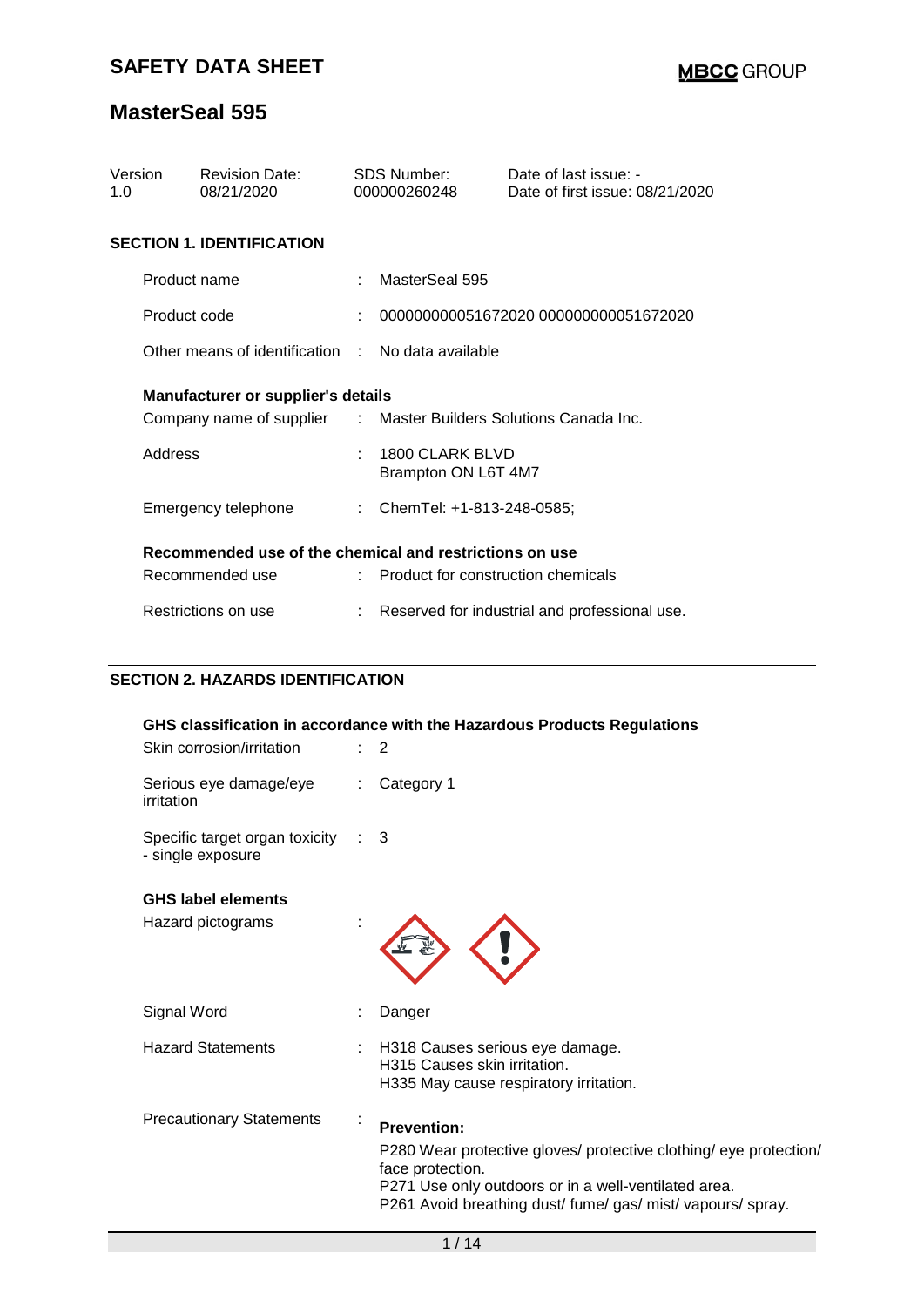| Version<br>1.0 | <b>Revision Date:</b><br>08/21/2020 | <b>SDS Number:</b><br>000000260248                                                                                                                                                                                                                                                                                                                                                                                                                             | Date of last issue: -<br>Date of first issue: 08/21/2020     |  |  |  |
|----------------|-------------------------------------|----------------------------------------------------------------------------------------------------------------------------------------------------------------------------------------------------------------------------------------------------------------------------------------------------------------------------------------------------------------------------------------------------------------------------------------------------------------|--------------------------------------------------------------|--|--|--|
|                |                                     | handling.                                                                                                                                                                                                                                                                                                                                                                                                                                                      | P264 Wash face, hands and any exposed skin thoroughly after  |  |  |  |
|                |                                     | <b>Response:</b>                                                                                                                                                                                                                                                                                                                                                                                                                                               |                                                              |  |  |  |
|                |                                     | P305 + P351 + P338 IF IN EYES: Rinse cautiously with water<br>for several minutes. Remove contact lenses, if present and easy<br>to do. Continue rinsing.<br>P310 Immediately call a POISON CENTER/doctor/<br>P304 + P340 IF INHALED: Remove person to fresh air and<br>keep comfortable for breathing.<br>P303 + P352 IF ON SKIN (or hair): Wash with plenty of soap<br>and water.<br>P362 + P364 Take off contaminated clothing and wash it before<br>reuse. |                                                              |  |  |  |
|                |                                     | Storage:<br>tightly closed.<br>P405 Store locked up.                                                                                                                                                                                                                                                                                                                                                                                                           | P403 + P233 Store in a well-ventilated place. Keep container |  |  |  |
|                |                                     | Disposal:<br>waste collection point.                                                                                                                                                                                                                                                                                                                                                                                                                           | P501 Dispose of contents/container to appropriate hazardous  |  |  |  |

#### **Other hazards**

No data available.

### **SECTION 3. COMPOSITION/INFORMATION ON INGREDIENTS**

Chemical nature : Cement

### **Components**

| Chemical name               | ICAS-No.   | Concentration (% w/w) |
|-----------------------------|------------|-----------------------|
| Cement, portland, chemicals | 65997-15-1 | $>= 25 - < 75$        |
| calcium oxide               | 1305-78-8  | $>= 25 - 50$          |
| Cement, alumina, chemicals  | 65997-16-2 | $>= 7 - 10$           |
| Aluminium sodium dioxide    | 1302-42-7  | $>= 1 - < 3$          |
| <b>ILimestone</b>           | 1317-65-3  | $>= 1 - < 3$          |

### **SECTION 4. FIRST AID MEASURES**

| General advice | : First aid personnel should pay attention to their own safety.<br>If the patient is likely to become unconscious, place and<br>transport in stable sideways position (recovery position).<br>Immediately remove contaminated clothing.<br>Move out of dangerous area.<br>Consult a physician.<br>Show this material safety data sheet to the doctor in attend-<br>ance.<br>Do not leave the victim unattended. |
|----------------|-----------------------------------------------------------------------------------------------------------------------------------------------------------------------------------------------------------------------------------------------------------------------------------------------------------------------------------------------------------------------------------------------------------------|
| If inhaled     | Keep patient calm, remove to fresh air, seek medical atten-<br>tion.                                                                                                                                                                                                                                                                                                                                            |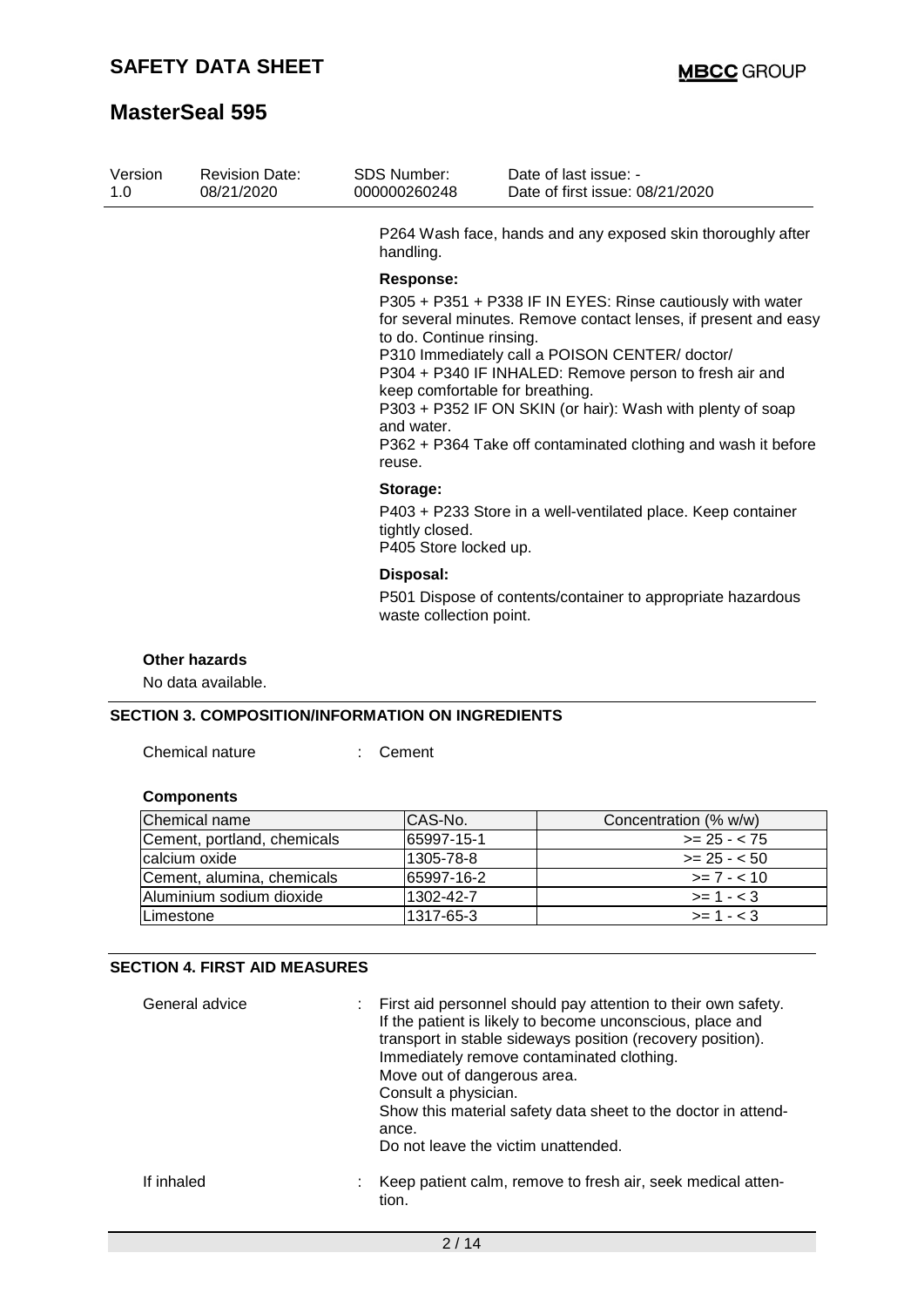| Version<br>1.0 | <b>Revision Date:</b><br>08/21/2020                    | <b>SDS Number:</b><br>000000260248                                                         | Date of last issue: -<br>Date of first issue: 08/21/2020                                                                                                                                                                                                                                                              |
|----------------|--------------------------------------------------------|--------------------------------------------------------------------------------------------|-----------------------------------------------------------------------------------------------------------------------------------------------------------------------------------------------------------------------------------------------------------------------------------------------------------------------|
|                |                                                        | trolled/metered dose inhaler.                                                              | Immediately administer a corticosteroid from a con-                                                                                                                                                                                                                                                                   |
|                |                                                        | advice.                                                                                    | If unconscious, place in recovery position and seek medical<br>If symptoms persist, call a physician.                                                                                                                                                                                                                 |
|                | In case of skin contact                                |                                                                                            | Immediately wash thoroughly with plenty of water, apply ster-<br>ile dressings, consult a skin specialist.                                                                                                                                                                                                            |
|                |                                                        | If on skin, rinse well with water.<br>If on clothes, remove clothes.                       | If skin irritation persists, call a physician.                                                                                                                                                                                                                                                                        |
|                | In case of eye contact                                 | ist.                                                                                       | Immediately wash affected eyes for at least 15 minutes under<br>running water with eyelids held open, consult an eye special-                                                                                                                                                                                         |
|                |                                                        | sue damage and blindness.<br>Remove contact lenses.<br>Protect unharmed eye.               | Small amounts splashed into eyes can cause irreversible tis-<br>In the case of contact with eyes, rinse immediately with plenty<br>of water and seek medical advice.<br>Continue rinsing eyes during transport to hospital.<br>Keep eye wide open while rinsing.<br>If eye irritation persists, consult a specialist. |
|                | If swallowed                                           | seek medical attention.                                                                    | Immediately rinse mouth and then drink 200-300 ml of water,                                                                                                                                                                                                                                                           |
|                |                                                        | Keep respiratory tract clear.<br>Do NOT induce vomiting.                                   | Do not give milk or alcoholic beverages.<br>Never give anything by mouth to an unconscious person.<br>If symptoms persist, call a physician.<br>Take victim immediately to hospital.                                                                                                                                  |
| delayed        | Most important symptoms<br>and effects, both acute and | Causes skin irritation.<br>Causes serious eye damage.<br>May cause respiratory irritation. |                                                                                                                                                                                                                                                                                                                       |
|                | Notes to physician                                     | Treat symptomatically.                                                                     |                                                                                                                                                                                                                                                                                                                       |

### **SECTION 5. FIRE-FIGHTING MEASURES**

| Suitable extinguishing media : Water spray | Foam<br>Dry powder<br>Carbon dioxide (CO2) |
|--------------------------------------------|--------------------------------------------|
| Unsuitable extinguishing<br>media          | : High volume water jet                    |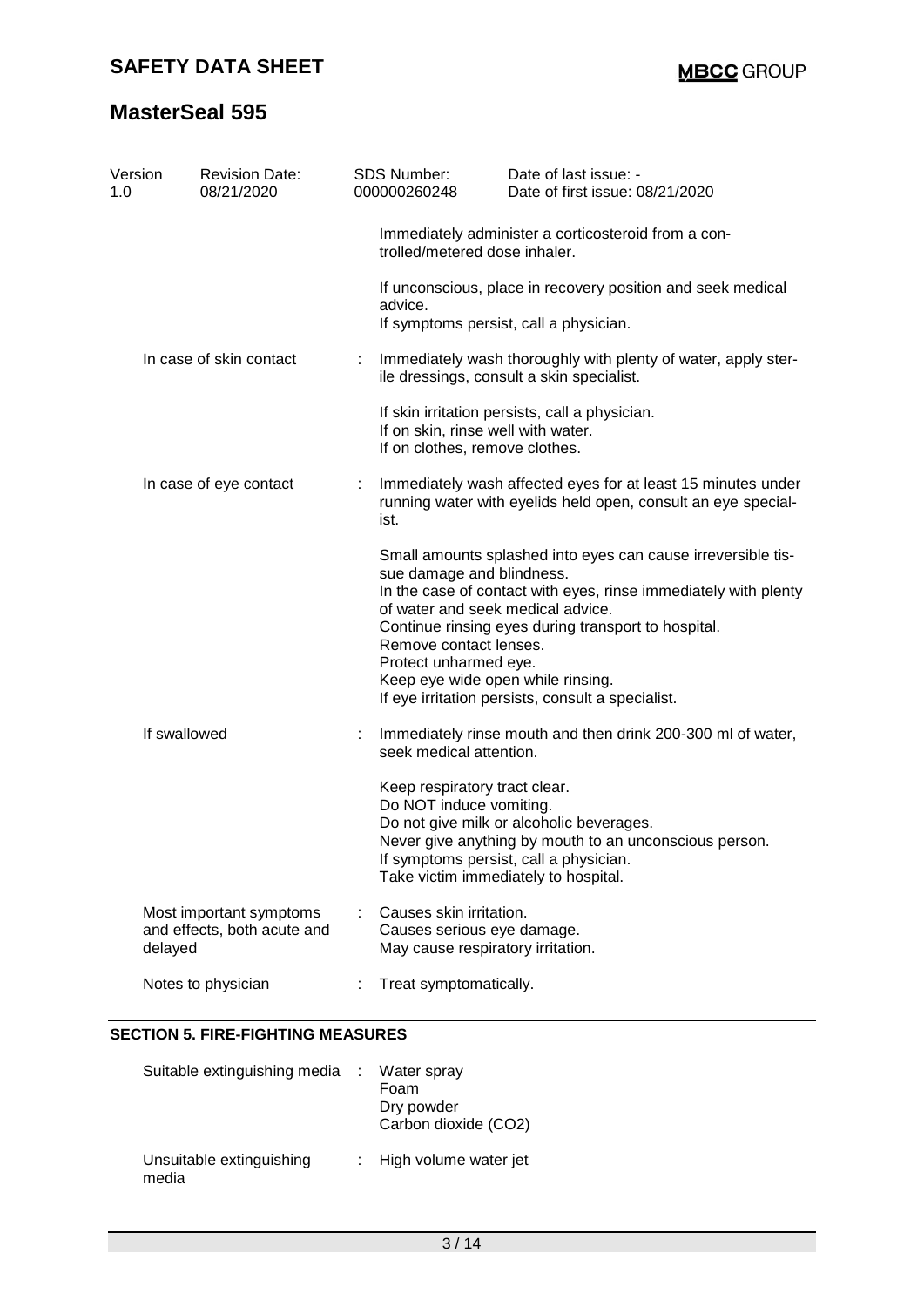| Version<br>1.0             |                   | <b>Revision Date:</b><br>08/21/2020                                                                                                                                                                                           | SDS Number:<br>000000260248 | Date of last issue: -<br>Date of first issue: 08/21/2020         |
|----------------------------|-------------------|-------------------------------------------------------------------------------------------------------------------------------------------------------------------------------------------------------------------------------|-----------------------------|------------------------------------------------------------------|
|                            | fighting          | Specific hazards during fire                                                                                                                                                                                                  | courses.                    | Do not allow run-off from fire fighting to enter drains or water |
| <b>Further information</b> |                   | Collect contaminated fire extinguishing water separately. This<br>must not be discharged into drains.<br>Fire residues and contaminated fire extinguishing water must<br>be disposed of in accordance with local regulations. |                             |                                                                  |
|                            | for fire-fighters | Special protective equipment :                                                                                                                                                                                                | essary.                     | Wear self-contained breathing apparatus for firefighting if nec- |

#### **SECTION 6. ACCIDENTAL RELEASE MEASURES**

| Personal precautions, protec-<br>tive equipment and emer-<br>gency procedures | -11 | Use personal protective equipment.<br>Avoid dust formation.<br>Avoid breathing dust.                                                                                                         |
|-------------------------------------------------------------------------------|-----|----------------------------------------------------------------------------------------------------------------------------------------------------------------------------------------------|
| Environmental precautions                                                     |     | : Prevent product from entering drains.<br>Prevent further leakage or spillage if safe to do so.<br>If the product contaminates rivers and lakes or drains inform<br>respective authorities. |
| Methods and materials for<br>containment and cleaning up                      |     | Keep in suitable, closed containers for disposal.                                                                                                                                            |

#### **SECTION 7. HANDLING AND STORAGE**

| Advice on protection against<br>fire and explosion | : Avoid dust formation.<br>Provide appropriate exhaust ventilation at places where dust<br>is formed.                                                                                                                                                                                                                                                                                                                                                    |
|----------------------------------------------------|----------------------------------------------------------------------------------------------------------------------------------------------------------------------------------------------------------------------------------------------------------------------------------------------------------------------------------------------------------------------------------------------------------------------------------------------------------|
| Advice on safe handling                            | : Avoid formation of respirable particles.<br>Do not breathe vapors/dust.<br>Avoid exposure - obtain special instructions before use.<br>Avoid contact with skin and eyes.<br>For personal protection see section 8.<br>Smoking, eating and drinking should be prohibited in the ap-<br>plication area.<br>Provide sufficient air exchange and/or exhaust in work rooms.<br>Dispose of rinse water in accordance with local and national<br>regulations. |
| Conditions for safe storage                        | Keep container tightly closed in a dry and well-ventilated<br>place.<br>Observe label precautions.<br>Electrical installations / working materials must comply with<br>the technological safety standards.                                                                                                                                                                                                                                               |
| Further information on stor-<br>age conditions     | Containers should be stored tightly sealed in a dry place.                                                                                                                                                                                                                                                                                                                                                                                               |
| Materials to avoid                                 | Segregate from metals.<br>Segregate from acids and bases.                                                                                                                                                                                                                                                                                                                                                                                                |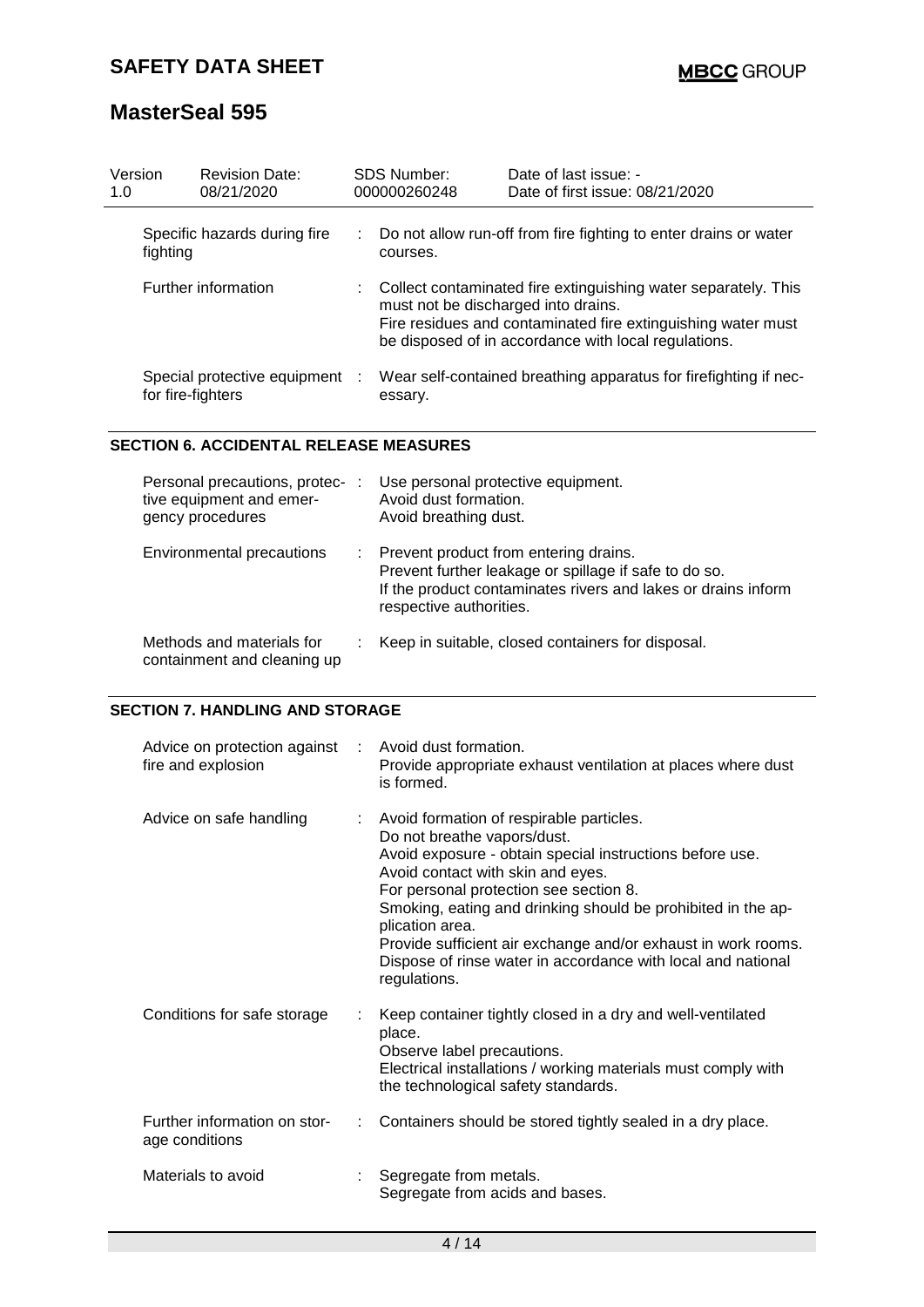| Version<br>1.0 | <b>Revision Date:</b><br>08/21/2020 | <b>SDS Number:</b><br>000000260248 | Date of last issue: -<br>Date of first issue: 08/21/2020 |
|----------------|-------------------------------------|------------------------------------|----------------------------------------------------------|
|                |                                     | Segregate from oxidants.           | Segregate from foods and animal feeds.                   |
| age stability  | Further information on stor-        | : No data available                |                                                          |

### **SECTION 8. EXPOSURE CONTROLS/PERSONAL PROTECTION**

|                          | CAS-No.         |                             | Control parame-                     |                  |
|--------------------------|-----------------|-----------------------------|-------------------------------------|------------------|
| Components               |                 | Value type<br>(Form of      | ters / Permissible                  | Basis            |
|                          |                 | exposure)                   | concentration                       |                  |
| Aluminium sodium dioxide | $1302 - 42 - 7$ | <b>REL</b> value            | $2$ mg/m $3$                        | <b>NIOSH</b>     |
|                          |                 |                             | (aluminum (Al))                     |                  |
|                          |                 | <b>TWA value</b>            | $2$ mg/m $3$                        | 29 CFR           |
|                          |                 |                             | (aluminum (Al))                     | 1910.1000        |
|                          |                 |                             |                                     | (Table Z-1-A)    |
|                          |                 | <b>TWA</b>                  | $2$ mg/m $3$                        | <b>CA AB OEL</b> |
|                          |                 |                             | (Aluminum)                          |                  |
|                          |                 | <b>TWAEV</b>                | $2$ mg/m $3$                        | CA QC OEL        |
|                          |                 |                             | (Aluminum)                          |                  |
| calcium oxide            | 1305-78-8       | <b>TWA value</b>            | $2$ mg/m $3$                        | <b>ACGIHTLV</b>  |
|                          |                 | <b>REL</b> value            | $2 \overline{\text{mg}} / \text{m}$ | <b>NIOSH</b>     |
|                          |                 | PEL                         | 5 mg/m3                             | 29 CFR           |
|                          |                 |                             |                                     | 1910.1000        |
|                          |                 |                             |                                     | (Table Z-1)      |
|                          |                 | <b>TWA value</b>            | $5$ mg/m $3$                        | 29 CFR           |
|                          |                 |                             |                                     | 1910.1000        |
|                          |                 |                             |                                     | (Table Z-1-A)    |
|                          |                 | <b>TWA</b>                  | $2$ mg/m $3$                        | CA AB OEL        |
|                          |                 | <b>TWA</b>                  | $2$ mg/m $3$                        | CA BC OEL        |
|                          |                 | <b>TWAEV</b>                | $2$ mg/m $3$                        | CA QC OEL        |
|                          |                 | <b>TWA</b>                  | $2$ mg/m $3$                        | <b>ACGIH</b>     |
| Limestone                | 1317-65-3       | <b>REL</b> value            | $5$ mg/m $3$                        | <b>NIOSH</b>     |
|                          |                 | (Respirable)                |                                     |                  |
|                          |                 | <b>REL</b> value<br>(Total) | 10 mg/m3                            | <b>NIOSH</b>     |
|                          |                 | PEL (Respir-                | $5 \,\mathrm{mg/m}$                 | 29 CFR           |
|                          |                 | able fraction)              |                                     | 1910.1000        |
|                          |                 |                             |                                     | (Table Z-1)      |
|                          |                 | PEL (Total                  | $15 \text{ mg/m}$                   | 29 CFR           |
|                          |                 | dust)                       |                                     | 1910.1000        |
|                          |                 |                             |                                     | (Table Z-1)      |
|                          |                 | <b>TWA value</b>            | $5$ mg/m $3$                        | 29 CFR           |
|                          |                 | (Respirable                 |                                     | 1910.1000        |
|                          |                 | fraction)                   |                                     | $(Table Z-1-A)$  |
|                          |                 | <b>TWA value</b>            | $15 \text{ mg/m}$                   | 29 CFR           |
|                          |                 | (Total dust)                |                                     | 1910.1000        |
|                          |                 |                             |                                     | $(Table Z-1-A)$  |
|                          |                 | <b>TWA</b>                  | 10 mg/m3                            | CA AB OEL        |
|                          |                 | TWAEV (to-                  | $10$ mg/m $3$                       | CA QC OEL        |
|                          |                 | tal dust)                   |                                     |                  |

#### **Ingredients with workplace control parameters**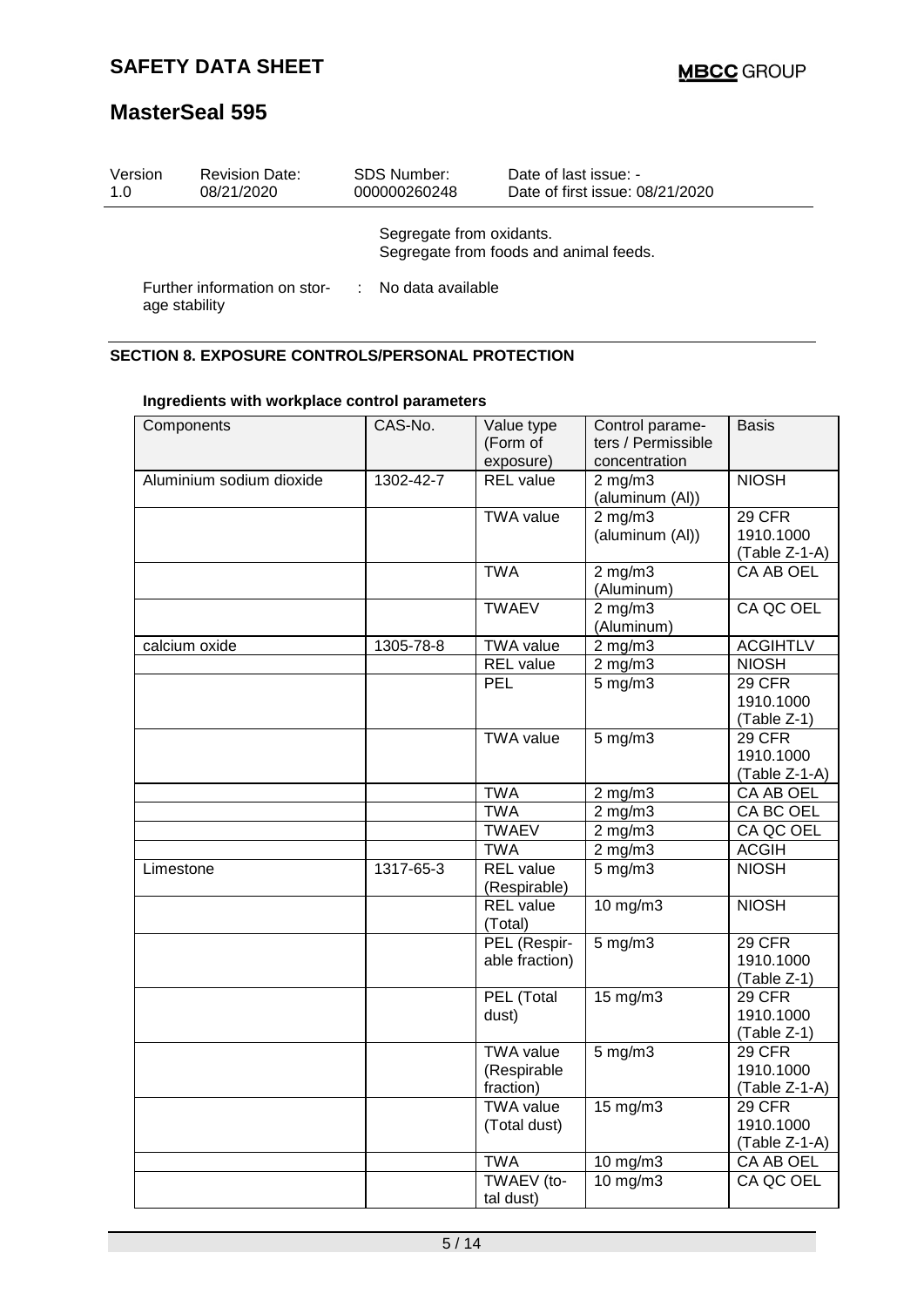| Version<br>1.0 | <b>Revision Date:</b><br>08/21/2020 | <b>SDS Number:</b><br>000000260248 | Date of last issue: -<br>Date of first issue: 08/21/2020 |                       |                                             |  |
|----------------|-------------------------------------|------------------------------------|----------------------------------------------------------|-----------------------|---------------------------------------------|--|
|                |                                     |                                    | <b>TWA (Total</b><br>dust)                               | 10 mg/m3              | CA BC OEL                                   |  |
|                |                                     |                                    | TWA (respir-<br>able dust<br>fraction)                   | $3$ mg/m $3$          | CA BC OEL                                   |  |
|                |                                     |                                    | <b>STEL</b>                                              | 20 mg/m3              | CA BC OEL                                   |  |
|                | Gypsum (Ca(SO4).2H2O)               | 13397-24-5                         | <b>TWA value</b><br>(Inhalable<br>fraction)              | 10 mg/m3              | <b>ACGIHTLV</b>                             |  |
|                |                                     |                                    | <b>REL</b> value<br>(Respirable)                         | $5$ mg/m $3$          | <b>NIOSH</b>                                |  |
|                |                                     |                                    | <b>REL</b> value<br>(Total)                              | 10 mg/m3              | <b>NIOSH</b>                                |  |
|                |                                     |                                    | PEL (Total<br>dust)                                      | $15$ mg/m $3$         | 29 CFR<br>1910.1000<br>(Table Z-1)          |  |
|                |                                     |                                    | PEL (Respir-<br>able fraction)                           | $5$ mg/m $3$          | 29 CFR<br>1910.1000<br>(Table Z-1)          |  |
|                |                                     |                                    | <b>TWA value</b><br>(Total dust)                         | $15 \text{ mg/m}$     | <b>29 CFR</b><br>1910.1000<br>(Table Z-1-A) |  |
|                |                                     |                                    | <b>TWA value</b><br>(Respirable<br>fraction)             | $5$ mg/m $3$          | <b>29 CFR</b><br>1910.1000<br>(Table Z-1-A) |  |
|                |                                     |                                    | <b>TWA</b>                                               | 10 mg/m3              | CA AB OEL                                   |  |
|                |                                     |                                    | <b>TWA (Total</b><br>dust)                               | 10 mg/m3              | CA BC OEL                                   |  |
|                |                                     |                                    | TWA (respir-<br>able dust<br>fraction)                   | $3$ mg/m $3$          | CA BC OEL                                   |  |
|                |                                     |                                    | <b>STEL</b>                                              | 20 mg/m3              | CA BC OEL                                   |  |
|                |                                     |                                    | <b>TWAEV</b><br>(respirable<br>dust)                     | $5 \text{ mg/m}$ 3    | CA QC OEL                                   |  |
|                |                                     |                                    | TWAEV (to-<br>tal dust)                                  | 10 mg/m3              | CA QC OEL                                   |  |
|                |                                     |                                    | TWA (Inhal-<br>able particu-<br>late matter)             | 10 mg/m3<br>(Calcium) | <b>ACGIH</b>                                |  |
|                | Cement, portland, chemicals         | 65997-15-1                         | <b>TWA value</b><br>(Respirable<br>fraction)             | 1 $mg/m3$             | <b>ACGIHTLV</b>                             |  |
|                |                                     |                                    | <b>REL</b> value<br>(Total)                              | 10 mg/m3              | <b>NIOSH</b>                                |  |
|                |                                     |                                    | <b>REL</b> value<br>(Respirable)                         | $5$ mg/m $3$          | <b>NIOSH</b>                                |  |
|                |                                     |                                    | PEL (Total<br>dust)                                      | $15$ mg/m $3$         | <b>29 CFR</b><br>1910.1000<br>(Table Z-1)   |  |
|                |                                     |                                    | PEL (Respir-<br>able fraction)                           | $5$ mg/m $3$          | <b>29 CFR</b><br>1910.1000<br>(Table Z-1)   |  |
|                |                                     |                                    | <b>TWA value</b>                                         | 10 mg/m3              | <b>29 CFR</b>                               |  |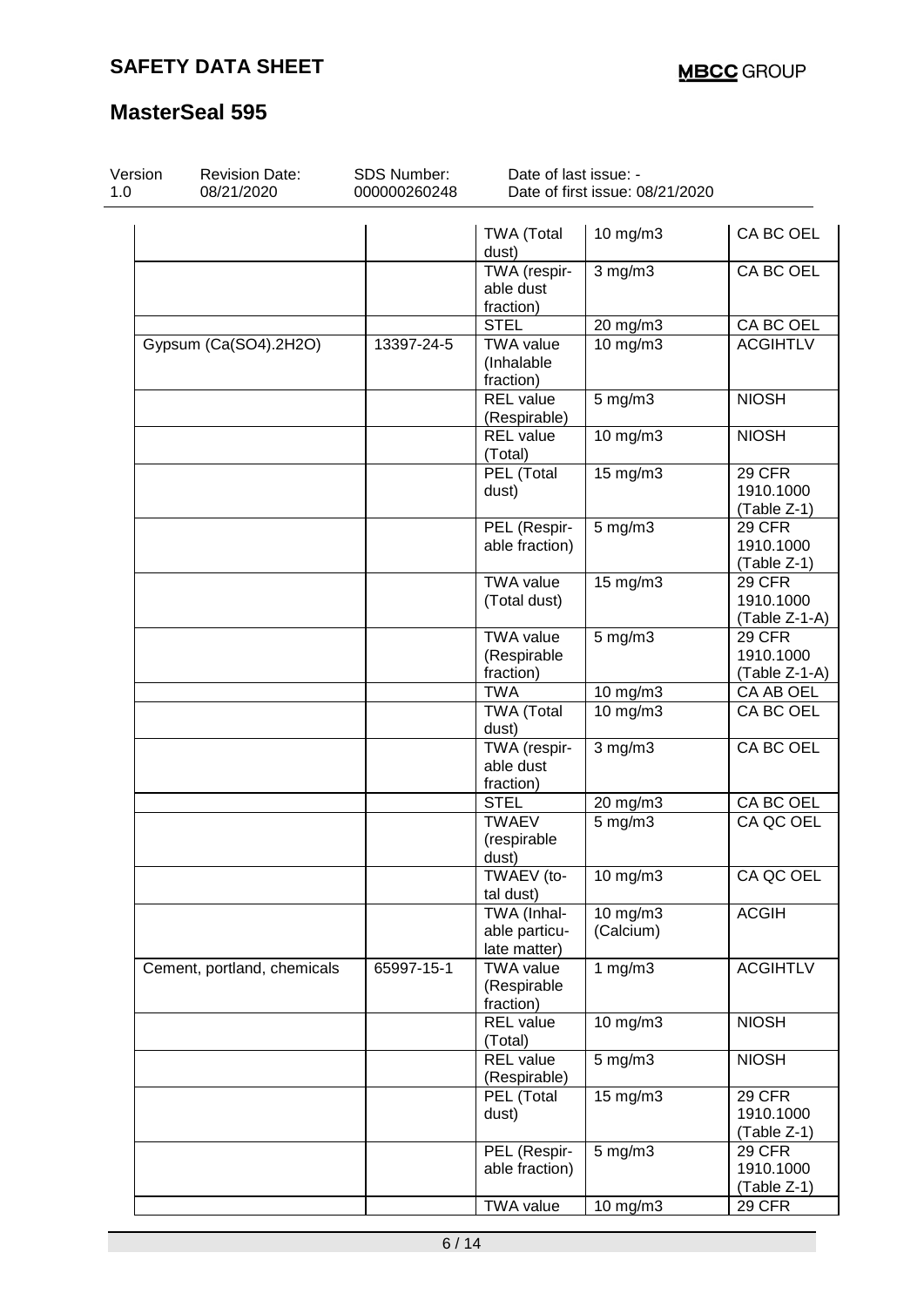| Version<br>1.0 | SDS Number:<br><b>Revision Date:</b><br>08/21/2020<br>000000260248 |  |                                                                                                                                                | Date of last issue: -<br>Date of first issue: 08/21/2020 |                                                                                                                                                                                                                                |                                             |  |
|----------------|--------------------------------------------------------------------|--|------------------------------------------------------------------------------------------------------------------------------------------------|----------------------------------------------------------|--------------------------------------------------------------------------------------------------------------------------------------------------------------------------------------------------------------------------------|---------------------------------------------|--|
|                |                                                                    |  |                                                                                                                                                | (Total dust)                                             |                                                                                                                                                                                                                                | 1910.1000<br>(Table Z-1-A)                  |  |
|                |                                                                    |  |                                                                                                                                                | <b>TWA value</b><br>(Respirable<br>fraction)             | $5$ mg/m $3$                                                                                                                                                                                                                   | <b>29 CFR</b><br>1910.1000<br>(Table Z-1-A) |  |
|                |                                                                    |  |                                                                                                                                                | <b>TWA value</b>                                         | 50 millions of<br>particles per cubic<br>foot of air                                                                                                                                                                           | <b>29 CFR</b><br>1910.1000<br>(Table Z-3)   |  |
|                |                                                                    |  |                                                                                                                                                | <b>TWA</b>                                               | 10 mg/m3                                                                                                                                                                                                                       | CA AB OEL                                   |  |
|                |                                                                    |  |                                                                                                                                                | TWA (Res-<br>pirable)                                    | 1 $mg/m3$                                                                                                                                                                                                                      | CA BC OEL                                   |  |
|                |                                                                    |  |                                                                                                                                                | <b>TWAEV</b><br>(respirable<br>dust)                     | 5 mg/m3                                                                                                                                                                                                                        | CA QC OEL                                   |  |
|                |                                                                    |  |                                                                                                                                                | TWAEV (to-<br>tal dust)                                  | 10 mg/m3                                                                                                                                                                                                                       | CA QC OEL                                   |  |
|                |                                                                    |  |                                                                                                                                                | TWA (Res-<br>pirable par-<br>ticulate mat-<br>ter)       | 1 $mg/m3$                                                                                                                                                                                                                      | <b>ACGIH</b>                                |  |
|                | <b>Engineering measures</b>                                        |  | Provide local exhaust ventilation to maintain recommended<br>P.E.L.                                                                            |                                                          |                                                                                                                                                                                                                                |                                             |  |
|                | Personal protective equipment                                      |  |                                                                                                                                                |                                                          |                                                                                                                                                                                                                                |                                             |  |
|                | Respiratory protection                                             |  | Breathing protection if dusts are formed.<br>Wear a NIOSH-certified (or equivalent) particulate respirator.                                    |                                                          |                                                                                                                                                                                                                                |                                             |  |
|                | Hand protection                                                    |  |                                                                                                                                                |                                                          |                                                                                                                                                                                                                                |                                             |  |
|                | Remarks                                                            |  | The suitability for a specific workplace should be discussed<br>with the producers of the protective gloves.                                   |                                                          |                                                                                                                                                                                                                                |                                             |  |
|                | Eye protection                                                     |  | Eye wash bottle with pure water<br>Tightly fitting safety goggles<br>Wear face-shield and protective suit for abnormal processing<br>problems. |                                                          |                                                                                                                                                                                                                                |                                             |  |
|                | Skin and body protection                                           |  |                                                                                                                                                |                                                          | Choose body protection according to the amount and con-<br>centration of the dangerous substance at the work place.                                                                                                            |                                             |  |
|                | Protective measures                                                |  | Avoid inhalation of dusts.<br>and safety practice.                                                                                             |                                                          | Avoid contact with the skin, eyes and clothing.<br>In order to prevent contamination while handling, closed<br>working clothes and working gloves should be used.<br>Handle in accordance with good building materials hygiene |                                             |  |
|                | Hygiene measures                                                   |  | When using do not eat or drink.<br>When using do not smoke.<br>Wash hands before breaks and at the end of workday.                             |                                                          |                                                                                                                                                                                                                                |                                             |  |

### **SECTION 9. PHYSICAL AND CHEMICAL PROPERTIES**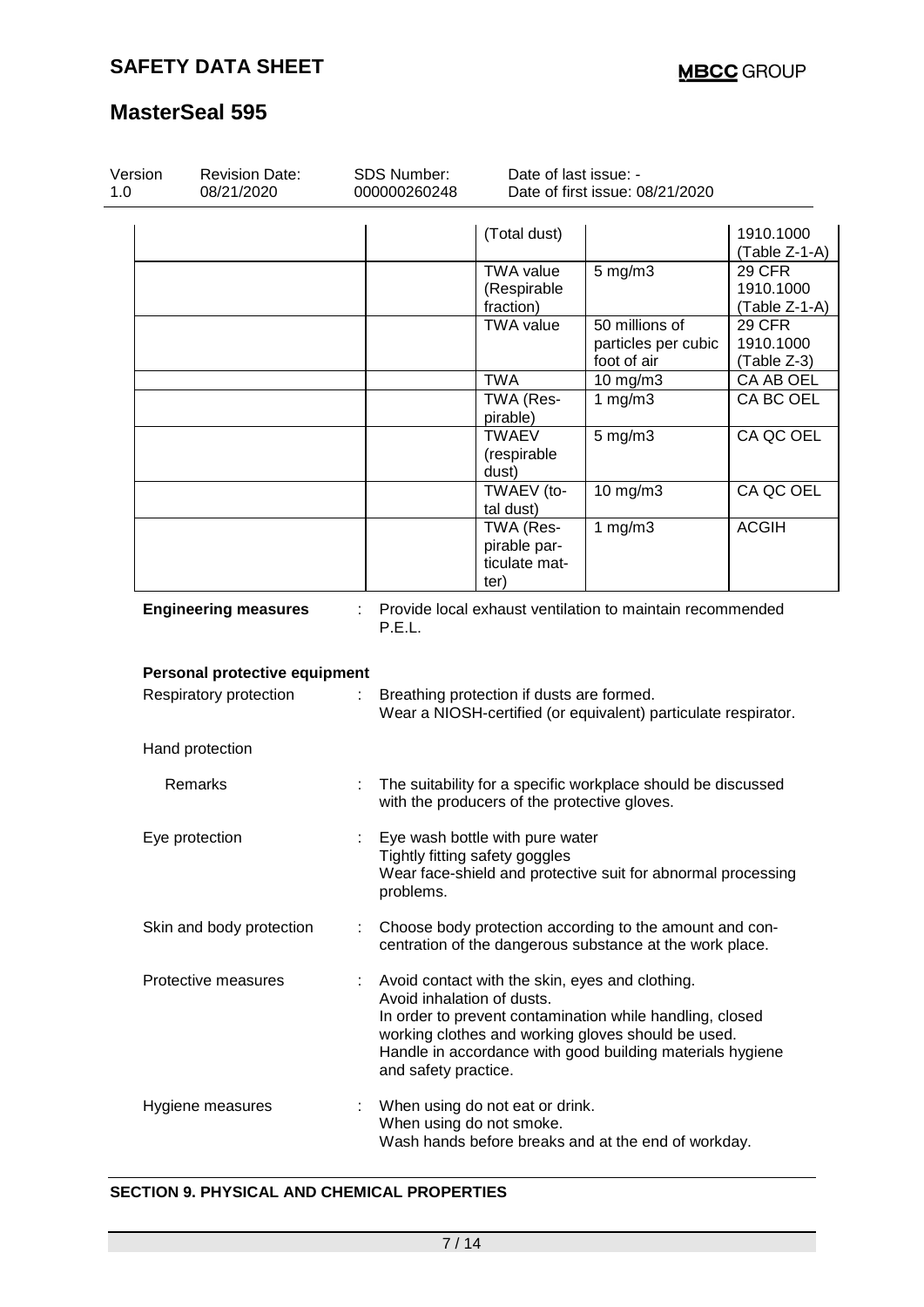| Version<br>1.0 | <b>Revision Date:</b><br>08/21/2020                 |   | SDS Number:<br>000000260248 | Date of last issue: -<br>Date of first issue: 08/21/2020                                                                                                                              |
|----------------|-----------------------------------------------------|---|-----------------------------|---------------------------------------------------------------------------------------------------------------------------------------------------------------------------------------|
|                | Appearance                                          |   | powder                      |                                                                                                                                                                                       |
|                | Color                                               |   | gray                        |                                                                                                                                                                                       |
|                | Odor                                                |   | earthy                      |                                                                                                                                                                                       |
|                | <b>Odor Threshold</b>                               |   |                             | Not determined due to potential health hazard by inhalation.                                                                                                                          |
|                | рH                                                  |   | slightly alkaline           |                                                                                                                                                                                       |
|                | Melting point                                       |   |                             | No applicable information available.                                                                                                                                                  |
|                | Freezing point                                      |   |                             | No applicable information available.                                                                                                                                                  |
|                | Boiling point                                       |   |                             | No applicable information available.                                                                                                                                                  |
|                | Flash point                                         |   | does not flash              |                                                                                                                                                                                       |
|                | Evaporation rate                                    |   |                             | No applicable information available.                                                                                                                                                  |
|                | Flammability (solid, gas)                           |   | not determined              |                                                                                                                                                                                       |
|                | Self-ignition                                       |   | not self-igniting           |                                                                                                                                                                                       |
|                | Upper explosion limit / Upper<br>flammability limit |   | with the intended use.      | As a result of our experience with this product and our<br>knowledge of its composition we do not expect any hazard as<br>long as the product is used appropriately and in accordance |
|                | Lower explosion limit / Lower<br>flammability limit | ÷ | with the intended use.      | As a result of our experience with this product and our<br>knowledge of its composition we do not expect any hazard as<br>long as the product is used appropriately and in accordance |
|                | Vapor pressure                                      |   |                             | No applicable information available.                                                                                                                                                  |
|                | Relative vapor density                              |   |                             | No applicable information available.                                                                                                                                                  |
|                | Relative density                                    |   | 2.8                         |                                                                                                                                                                                       |
|                | <b>Bulk density</b>                                 |   | 1,800 - 2,400 kg/m3         |                                                                                                                                                                                       |
|                | Solubility(ies)<br>Solubility in other solvents     | ÷ |                             | No applicable information available.                                                                                                                                                  |
|                | Partition coefficient: n-<br>octanol/water          |   |                             | No applicable information available.                                                                                                                                                  |
|                | Autoignition temperature                            |   |                             | No applicable information available.                                                                                                                                                  |
|                | Viscosity<br>Viscosity, dynamic                     |   |                             | No applicable information available.                                                                                                                                                  |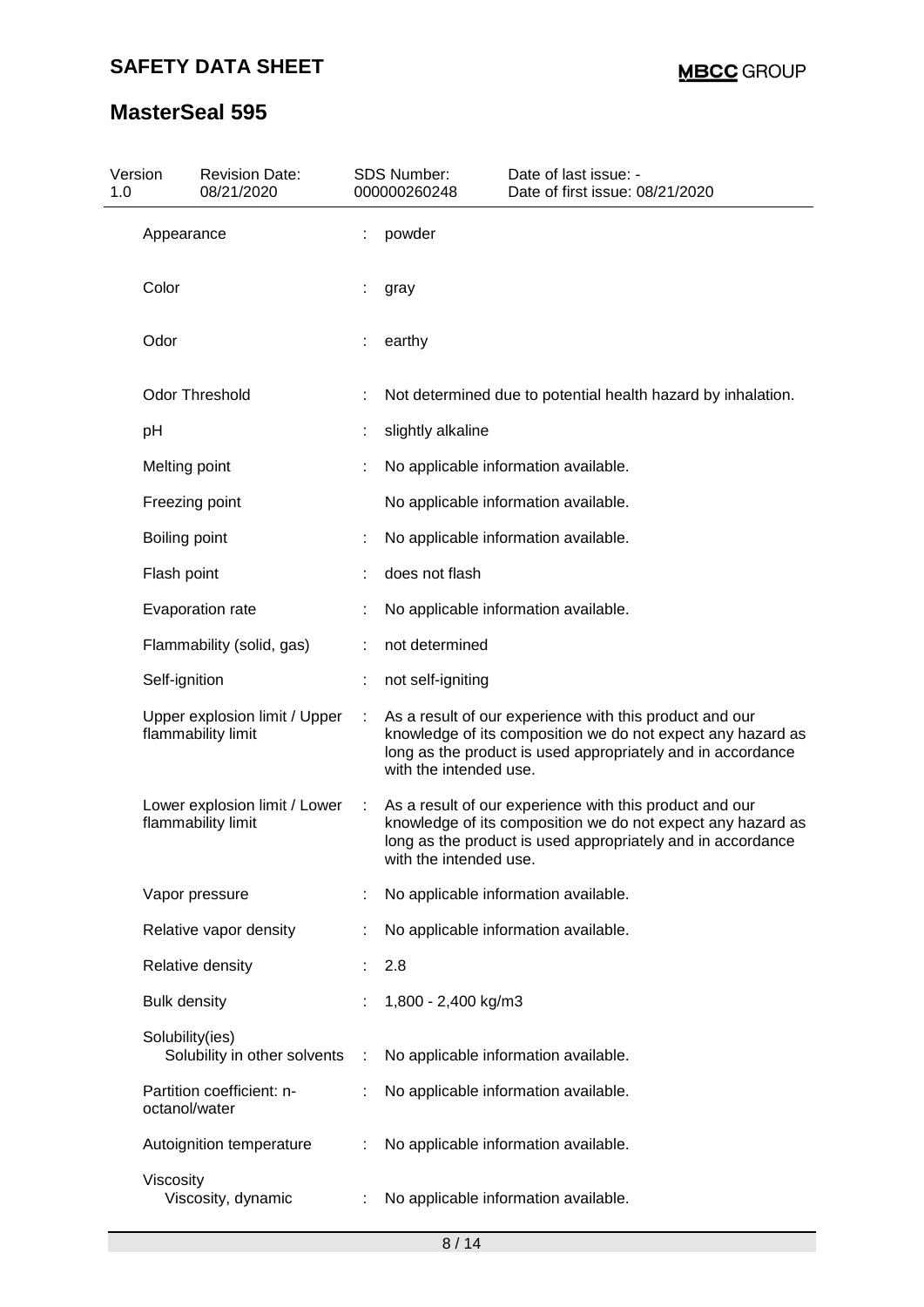### **SAFETY DATA SHEET**

# **MasterSeal 595**

| Version<br>1.0              | <b>Revision Date:</b><br>08/21/2020 |    | <b>SDS Number:</b><br>000000260248 | Date of last issue: -<br>Date of first issue: 08/21/2020         |
|-----------------------------|-------------------------------------|----|------------------------------------|------------------------------------------------------------------|
| Viscosity, kinematic        |                                     | ÷. |                                    | No applicable information available.                             |
| <b>Explosive properties</b> |                                     | ÷  | Not explosive<br>Not explosive     |                                                                  |
| Oxidizing properties        |                                     |    | as oxidizing.                      | Based on its structural properties the product is not classified |
| Self-heating substances     |                                     | ÷. | No data available                  |                                                                  |
|                             | Sublimation point                   | ÷  |                                    | No applicable information available.                             |
| Molecular weight            |                                     |    | No data available                  |                                                                  |

### **SECTION 10. STABILITY AND REACTIVITY**

| Reactivity                              |    | No decomposition if stored and applied as directed.                                   |
|-----------------------------------------|----|---------------------------------------------------------------------------------------|
| Chemical stability                      |    | No decomposition if stored and applied as directed.                                   |
| Possibility of hazardous reac-<br>tions |    | : No decomposition if stored and applied as directed.                                 |
| Conditions to avoid                     |    | See SDS section 7 - Handling and storage.                                             |
| Incompatible materials                  | ÷. | Strong bases<br>Strong acids                                                          |
| Hazardous decomposition<br>products     |    | No hazardous decomposition products if stored and handled<br>as prescribed/indicated. |

### **SECTION 11. TOXICOLOGICAL INFORMATION**

### **Acute toxicity**

Not classified based on available information.

### **Product:**

| Acute oral toxicity                                         | Remarks: No applicable information available.   |
|-------------------------------------------------------------|-------------------------------------------------|
| Acute inhalation toxicity                                   | : Remarks: No applicable information available. |
| Acute dermal toxicity                                       | : Remarks: No applicable information available. |
| <b>Skin corrosion/irritation</b><br>Causes skin irritation. |                                                 |

### **Product:**

| <b>Remarks</b> |  | Extremely corrosive and destructive to tissue. |
|----------------|--|------------------------------------------------|
|----------------|--|------------------------------------------------|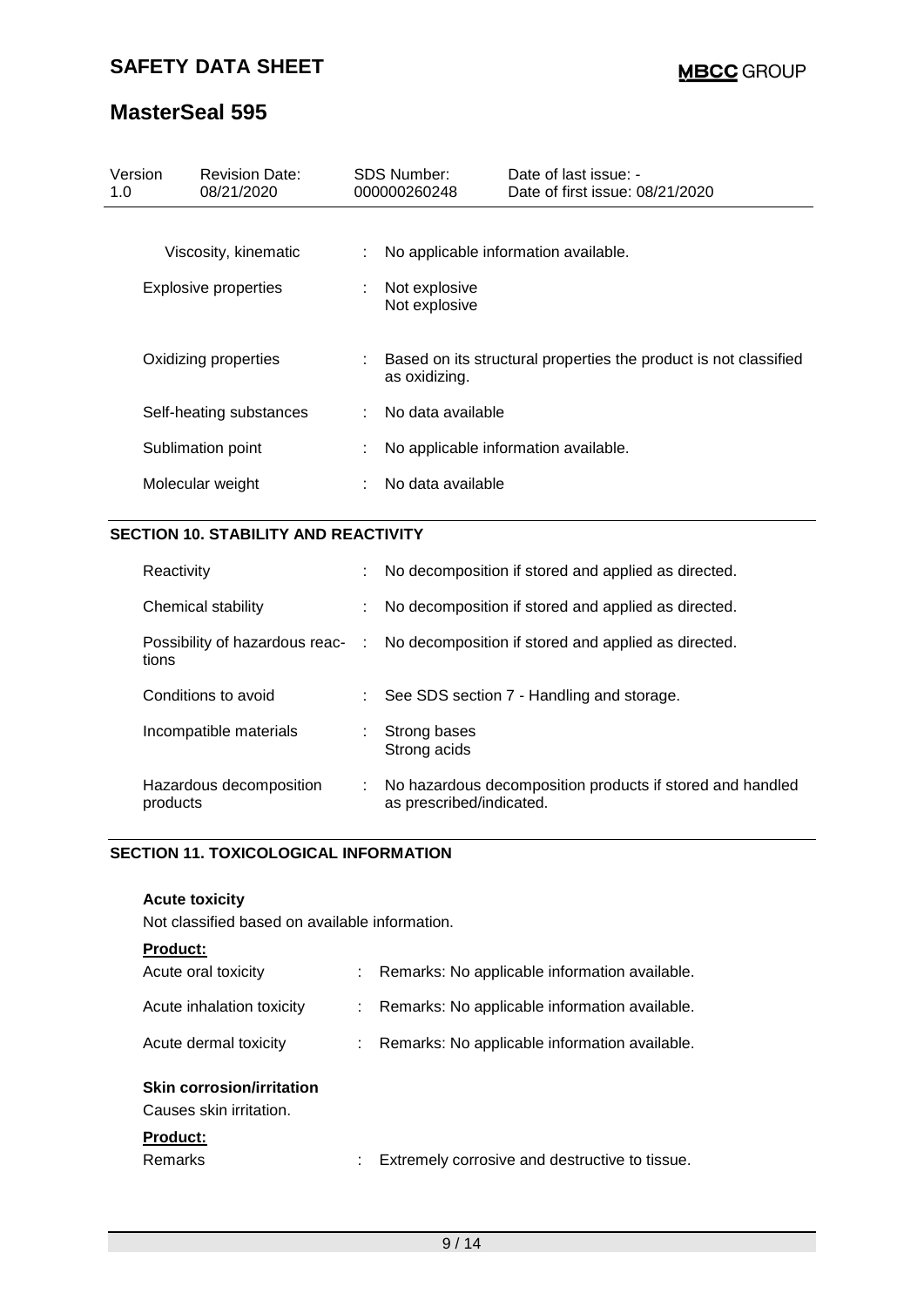| Version<br>1.0 |                            | <b>Revision Date:</b><br>08/21/2020                                                | <b>SDS Number:</b><br>000000260248 | Date of last issue: -<br>Date of first issue: 08/21/2020                                                          |  |  |  |  |  |  |
|----------------|----------------------------|------------------------------------------------------------------------------------|------------------------------------|-------------------------------------------------------------------------------------------------------------------|--|--|--|--|--|--|
|                |                            | Serious eye damage/eye irritation                                                  |                                    |                                                                                                                   |  |  |  |  |  |  |
|                | Causes serious eye damage. |                                                                                    |                                    |                                                                                                                   |  |  |  |  |  |  |
|                | Product:                   |                                                                                    |                                    |                                                                                                                   |  |  |  |  |  |  |
|                | Remarks                    |                                                                                    |                                    | May cause irreversible eye damage.                                                                                |  |  |  |  |  |  |
|                |                            | <b>Respiratory or skin sensitization</b>                                           |                                    |                                                                                                                   |  |  |  |  |  |  |
|                |                            | <b>Skin sensitization</b>                                                          |                                    |                                                                                                                   |  |  |  |  |  |  |
|                |                            | Not classified based on available information.                                     |                                    |                                                                                                                   |  |  |  |  |  |  |
|                |                            | <b>Respiratory sensitization</b><br>Not classified based on available information. |                                    |                                                                                                                   |  |  |  |  |  |  |
|                | <b>Product:</b>            |                                                                                    |                                    |                                                                                                                   |  |  |  |  |  |  |
|                | Remarks                    |                                                                                    |                                    | Chromate in this product has been reduced. Sensitization due<br>to chromate within stated shelf-live is unlikely. |  |  |  |  |  |  |
|                |                            | <b>Germ cell mutagenicity</b><br>Not classified based on available information.    |                                    |                                                                                                                   |  |  |  |  |  |  |
|                |                            | Carcinogenicity<br>Not classified based on available information.                  |                                    |                                                                                                                   |  |  |  |  |  |  |
|                |                            | <b>Reproductive toxicity</b><br>Not classified based on available information.     |                                    |                                                                                                                   |  |  |  |  |  |  |
|                |                            | <b>STOT-single exposure</b>                                                        |                                    |                                                                                                                   |  |  |  |  |  |  |
|                |                            | May cause respiratory irritation.                                                  |                                    |                                                                                                                   |  |  |  |  |  |  |
|                |                            | <b>STOT-repeated exposure</b>                                                      |                                    |                                                                                                                   |  |  |  |  |  |  |
|                |                            | Not classified based on available information.                                     |                                    |                                                                                                                   |  |  |  |  |  |  |
|                |                            | <b>Aspiration toxicity</b>                                                         |                                    |                                                                                                                   |  |  |  |  |  |  |
|                |                            | Not classified based on available information.                                     |                                    |                                                                                                                   |  |  |  |  |  |  |
|                |                            | <b>Further information</b>                                                         |                                    |                                                                                                                   |  |  |  |  |  |  |
|                | Product:                   |                                                                                    |                                    |                                                                                                                   |  |  |  |  |  |  |
|                | Remarks                    |                                                                                    | No data available                  |                                                                                                                   |  |  |  |  |  |  |
|                |                            | <b>SECTION 12. ECOLOGICAL INFORMATION</b>                                          |                                    |                                                                                                                   |  |  |  |  |  |  |
|                |                            | <b>Ecotoxicity</b>                                                                 |                                    |                                                                                                                   |  |  |  |  |  |  |
|                | Product:                   |                                                                                    |                                    |                                                                                                                   |  |  |  |  |  |  |
|                |                            | <b>Ecotoxicology Assessment</b>                                                    |                                    |                                                                                                                   |  |  |  |  |  |  |
|                |                            | Acute aquatic toxicity                                                             | ÷                                  | This product has no known ecotoxicological effects.                                                               |  |  |  |  |  |  |
|                |                            | Chronic aquatic toxicity                                                           |                                    | This product has no known ecotoxicological effects.                                                               |  |  |  |  |  |  |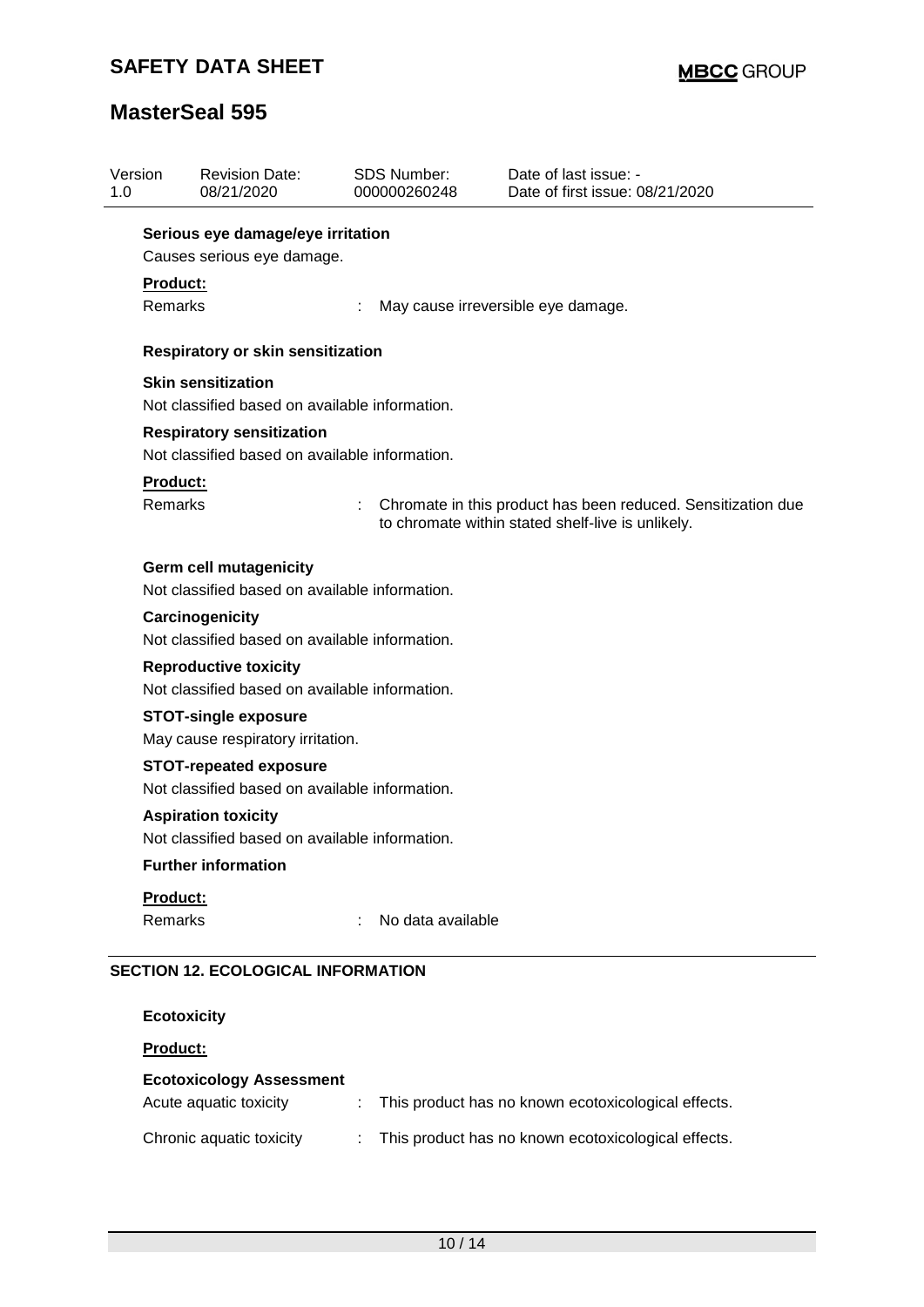| Version<br>1.0 | <b>Revision Date:</b><br>08/21/2020                |                                                                                                                                                                                                                                       | <b>SDS Number:</b><br>000000260248           | Date of last issue: -<br>Date of first issue: 08/21/2020                                                                                                                                     |
|----------------|----------------------------------------------------|---------------------------------------------------------------------------------------------------------------------------------------------------------------------------------------------------------------------------------------|----------------------------------------------|----------------------------------------------------------------------------------------------------------------------------------------------------------------------------------------------|
|                | <b>Persistence and degradability</b>               |                                                                                                                                                                                                                                       |                                              |                                                                                                                                                                                              |
|                | <b>Product:</b><br>Biodegradability                | $\mathcal{L}^{\mathcal{L}}$ .                                                                                                                                                                                                         |                                              | Remarks: Not applicable for inorganic substances.                                                                                                                                            |
|                | <b>Bioaccumulative potential</b>                   |                                                                                                                                                                                                                                       |                                              |                                                                                                                                                                                              |
|                | Product:<br><b>Bioaccumulation</b>                 |                                                                                                                                                                                                                                       |                                              | Remarks: The product will not be readily bioavailable due to<br>its consistency and insolubility in water.                                                                                   |
|                | Components:                                        |                                                                                                                                                                                                                                       |                                              |                                                                                                                                                                                              |
|                | Cement, portland, chemicals:                       |                                                                                                                                                                                                                                       |                                              |                                                                                                                                                                                              |
|                | Partition coefficient: n-<br>octanol/water         |                                                                                                                                                                                                                                       | GLP: no<br>Remarks: not applicable           |                                                                                                                                                                                              |
|                | calcium oxide:                                     |                                                                                                                                                                                                                                       |                                              |                                                                                                                                                                                              |
|                | Partition coefficient: n-<br>octanol/water         |                                                                                                                                                                                                                                       | substance is inorganic.                      | Remarks: The value has not been determined because the                                                                                                                                       |
|                | Cement, alumina, chemicals:                        |                                                                                                                                                                                                                                       |                                              |                                                                                                                                                                                              |
|                | Partition coefficient: n-<br>octanol/water         |                                                                                                                                                                                                                                       | substance is inorganic.                      | Remarks: The value has not been determined because the                                                                                                                                       |
|                | Aluminium sodium dioxide:                          |                                                                                                                                                                                                                                       |                                              |                                                                                                                                                                                              |
|                | Partition coefficient: n-<br>octanol/water         | substance is inorganic.                                                                                                                                                                                                               |                                              | Remarks: The value has not been determined because the                                                                                                                                       |
|                | <b>Mobility in soil</b>                            |                                                                                                                                                                                                                                       |                                              |                                                                                                                                                                                              |
|                | <b>Product:</b>                                    |                                                                                                                                                                                                                                       |                                              |                                                                                                                                                                                              |
|                | Distribution among environ-<br>mental compartments | Remarks: Following exposure to soil, adsorption to solid soil<br>particles is probable, therefore contamination of groundwater<br>is not expected.<br>The substance will not evaporate into the atmosphere from<br>the water surface. |                                              |                                                                                                                                                                                              |
|                | Other adverse effects                              |                                                                                                                                                                                                                                       |                                              |                                                                                                                                                                                              |
|                | Product:                                           |                                                                                                                                                                                                                                       |                                              |                                                                                                                                                                                              |
|                | Results of PBT and vPvB<br>assessment              |                                                                                                                                                                                                                                       | 0.1% or higher.                              | This substance/mixture contains no components considered<br>to be either persistent, bioaccumulative and toxic (PBT), or<br>very persistent and very bioaccumulative (vPvB) at levels of     |
|                | Additional ecological infor-<br>mation             |                                                                                                                                                                                                                                       | harmful to aquatic organisms.<br>components. | There is a high probability that the product is not acutely<br>The product has not been tested. The statements on ecotoxi-<br>cology have been derived from the properties of the individual |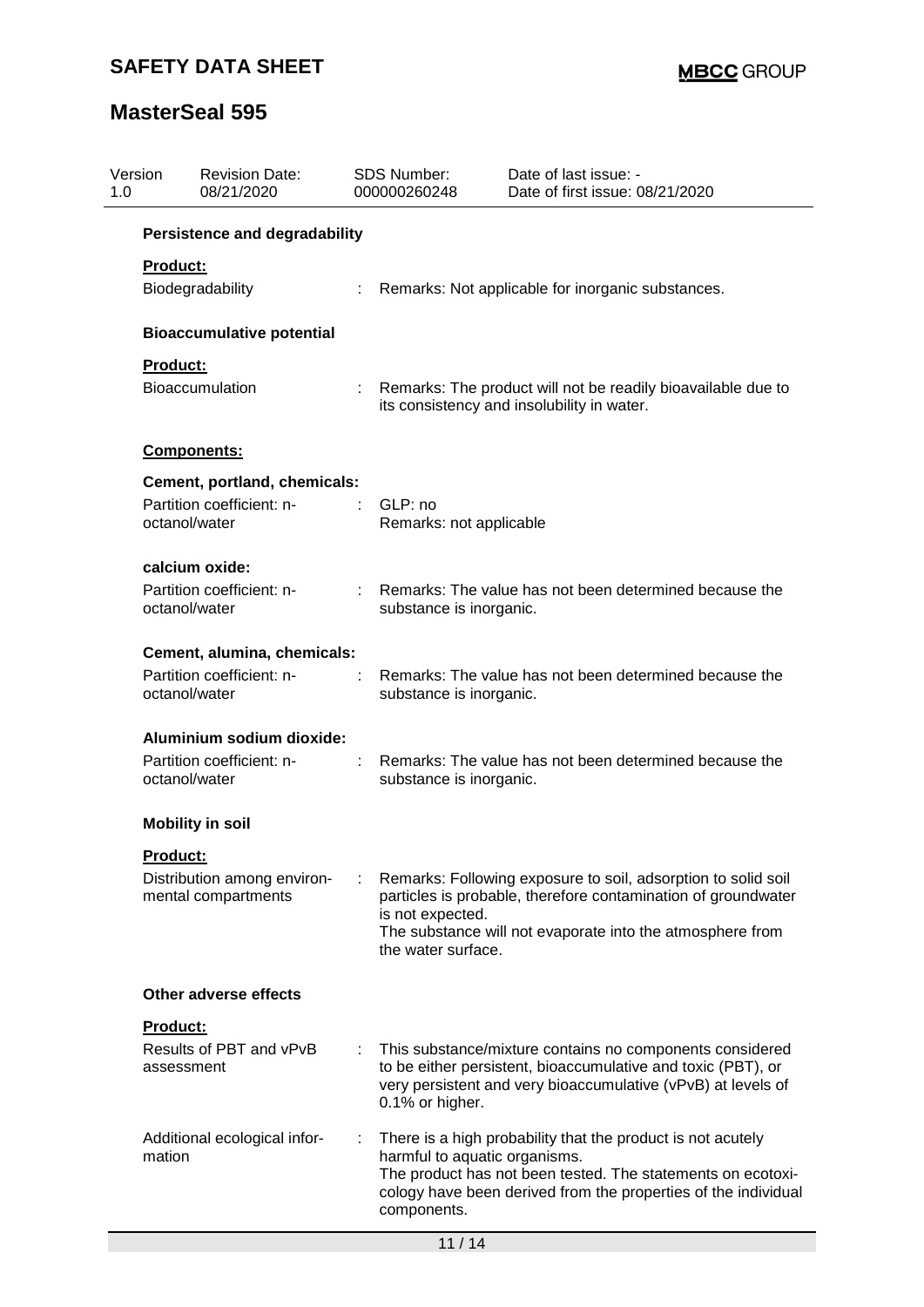| Version | <b>Revision Date:</b> | SDS Number:  | Date of last issue: -           |
|---------|-----------------------|--------------|---------------------------------|
| 1.0     | 08/21/2020            | 000000260248 | Date of first issue: 08/21/2020 |

#### **SECTION 13. DISPOSAL CONSIDERATIONS**

| <b>Disposal methods</b> |                                                                                                                                                                                                                               |
|-------------------------|-------------------------------------------------------------------------------------------------------------------------------------------------------------------------------------------------------------------------------|
| Waste from residues     | Do not contaminate ponds, waterways or ditches with chemi-<br>cal or used container.<br>Dispose of in accordance with national, state and local regula-<br>tions.<br>Do not discharge into drains/surface waters/groundwater. |
| Contaminated packaging  | Contaminated packaging should be emptied as far as possible<br>and disposed of in the same manner as the sub-<br>stance/product.                                                                                              |

#### **SECTION 14. TRANSPORT INFORMATION**

#### **International Regulations**

**UNRTDG**

Not regulated as a dangerous good

**IATA-DGR** Not regulated as a dangerous good

#### **IMDG-Code**

Not regulated as a dangerous good

#### **Transport in bulk according to Annex II of MARPOL 73/78 and the IBC Code**

Not applicable for product as supplied.

#### **Domestic regulation**

**TDG**

Not regulated as a dangerous good

### **SECTION 15. REGULATORY INFORMATION**

**The ingredients of this product are reported in the following inventories:** DSL **DISL DISL COMPONE 1 COMPONE 1 COMPONE 1 COMPONE 1 COMPONE 1 COMPONE 1 COMPONE 1 COMPONE 1 COMPONE 1 COMPONE 1 COMPONE 1 COMPONE 1 COMPONE 1 COMPONE 1 COMPONE 1 COMPONE 1 COMPONE 1**

### **SECTION 16. OTHER INFORMATION**

#### **Full text of other abbreviations**

| 29 CFR 1910.1000 (Table Z- : OSHA - Table Z-1-A (29 CFR 1910.1000)                |
|-----------------------------------------------------------------------------------|
|                                                                                   |
| 29 CFR 1910.1000 (Table Z-: OSHA - Table Z-1 (Limits for Air Contaminants) 29 CFR |
| 1910.1000                                                                         |
| 29 CFR 1910.1000 (Table Z- : OSHA Table Z-3 (Mineral Dusts) 29 CFR 1910.1000      |
|                                                                                   |
| : USA. ACGIH Threshold Limit Values (TLV)                                         |
| : American Conference of Governmental Industrial Hygienists -                     |
|                                                                                   |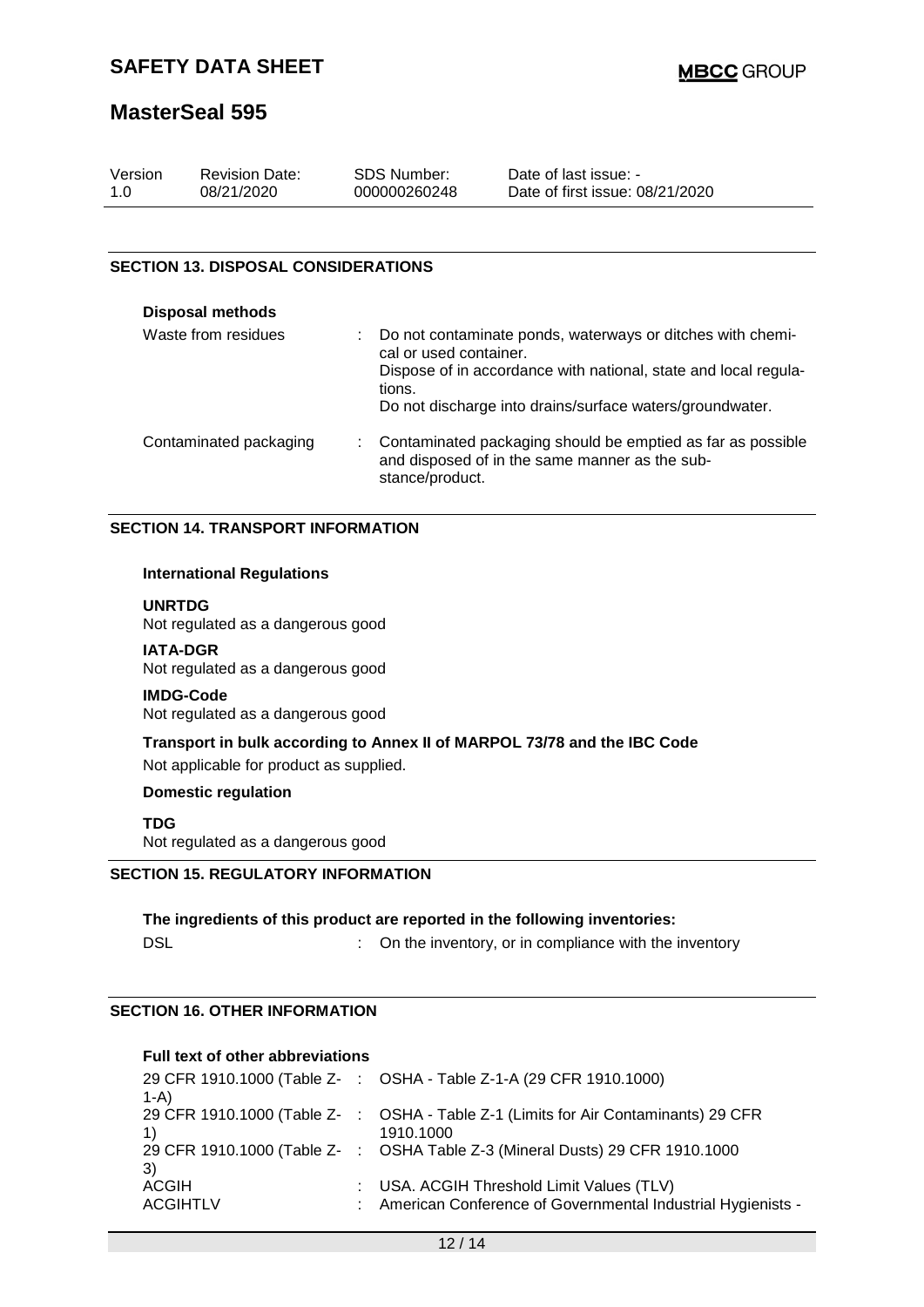| Version<br>1.0                                                                | <b>Revision Date:</b><br>08/21/2020 | SDS Number:<br>000000260248                                                                                                                       | Date of last issue: -<br>Date of first issue: 08/21/2020 |  |
|-------------------------------------------------------------------------------|-------------------------------------|---------------------------------------------------------------------------------------------------------------------------------------------------|----------------------------------------------------------|--|
|                                                                               |                                     | threshold limit values (US)                                                                                                                       |                                                          |  |
| CA AB OEL                                                                     |                                     | : Canada. Alberta, Occupational Health and Safety Code (table<br>$2:$ OEL)                                                                        |                                                          |  |
| CA BC OEL                                                                     |                                     | : Canada. British Columbia OEL                                                                                                                    |                                                          |  |
| CA QC OEL                                                                     |                                     | Québec. Regulation respecting occupational health and safe-<br>ty, Schedule 1, Part 1: Permissible exposure values for air-<br>borne contaminants |                                                          |  |
| <b>NIOSH</b>                                                                  |                                     |                                                                                                                                                   | : NIOSH Pocket Guide to Chemical Hazards (US)            |  |
| 29 CFR 1910.1000 (Table Z- : Time Weighted Average (TWA):<br>1-A) / TWA value |                                     |                                                                                                                                                   |                                                          |  |
| 29 CFR 1910.1000 (Table Z- : Permissible exposure limit<br>$1)$ / PEL         |                                     |                                                                                                                                                   |                                                          |  |
| 3) / TWA value                                                                |                                     | 29 CFR 1910.1000 (Table Z- : Time Weighted Average (TWA):                                                                                         |                                                          |  |
| ACGIH / TWA                                                                   |                                     | : 8-hour, time-weighted average                                                                                                                   |                                                          |  |
| <b>ACGIHTLV / TWA value</b>                                                   |                                     | Time Weighted Average (TWA):                                                                                                                      |                                                          |  |
| CA AB OEL / TWA                                                               |                                     | 8-hour Occupational exposure limit                                                                                                                |                                                          |  |
| CA BC OEL / TWA                                                               |                                     | 8-hour time weighted average                                                                                                                      |                                                          |  |
| CA BC OEL / STEL                                                              |                                     | short-term exposure limit                                                                                                                         |                                                          |  |
| CA QC OEL / TWAEV                                                             |                                     |                                                                                                                                                   | Time-weighted average exposure value                     |  |
| NIOSH / REL value                                                             |                                     |                                                                                                                                                   | Recommended exposure limit (REL):                        |  |

AICS - Australian Inventory of Chemical Substances; ANTT - National Agency for Transport by Land of Brazil; ASTM - American Society for the Testing of Materials; bw - Body weight; CMR - Carcinogen, Mutagen or Reproductive Toxicant; DIN - Standard of the German Institute for Standardisation; DSL - Domestic Substances List (Canada); ECx - Concentration associated with x% response; ELx - Loading rate associated with x% response; EmS - Emergency Schedule; ENCS - Existing and New Chemical Substances (Japan); ErCx - Concentration associated with x% growth rate response; ERG - Emergency Response Guide; GHS - Globally Harmonized System; GLP - Good Laboratory Practice; IARC - International Agency for Research on Cancer; IATA - International Air Transport Association; IBC - International Code for the Construction and Equipment of Ships carrying Dangerous Chemicals in Bulk; IC50 - Half maximal inhibitory concentration; ICAO - International Civil Aviation Organization; IECSC - Inventory of Existing Chemical Substances in China; IMDG - International Maritime Dangerous Goods; IMO - International Maritime Organization; ISHL - Industrial Safety and Health Law (Japan); ISO - International Organisation for Standardization; KECI - Korea Existing Chemicals Inventory; LC50 - Lethal Concentration to 50 % of a test population; LD50 - Lethal Dose to 50% of a test population (Median Lethal Dose); MARPOL - International Convention for the Prevention of Pollution from Ships; n.o.s. - Not Otherwise Specified; Nch - Chilean Norm; NO(A)EC - No Observed (Adverse) Effect Concentration; NO(A)EL - No Observed (Adverse) Effect Level; NOELR - No Observable Effect Loading Rate; NOM - Official Mexican Norm; NTP - National Toxicology Program; NZIoC - New Zealand Inventory of Chemicals; OECD - Organization for Economic Co-operation and Development; OPPTS - Office of Chemical Safety and Pollution Prevention; PBT - Persistent, Bioaccumulative and Toxic substance; PICCS - Philippines Inventory of Chemicals and Chemical Substances; (Q)SAR - (Quantitative) Structure Activity Relationship; REACH - Regulation (EC) No 1907/2006 of the European Parliament and of the Council concerning the Registration, Evaluation, Authorisation and Restriction of Chemicals; SADT - Self-Accelerating Decomposition Temperature; SDS - Safety Data Sheet; TCSI - Taiwan Chemical Substance Inventory; TDG - Transportation of Dangerous Goods; TSCA - Toxic Substances Control Act (United States); UN - United Nations; UNRTDG - United Nations Recommendations on the Transport of Dangerous Goods; vPvB - Very Persistent and Very Bioaccumulative; WHMIS - Workplace Hazardous Materials Information System

Revision Date : 08/21/2020